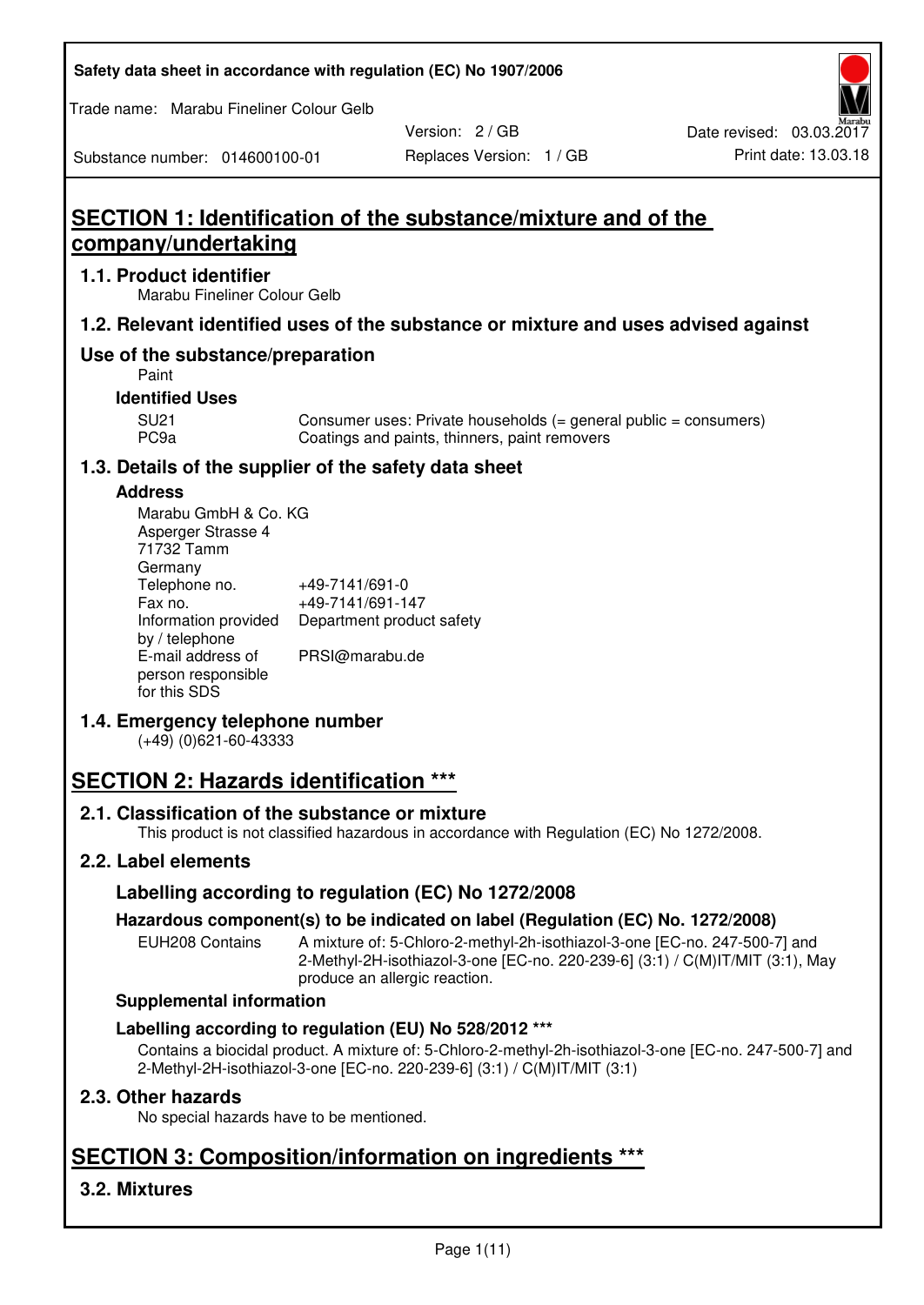| Safety data sheet in accordance with regulation (EC) No 1907/2006                                                                                                 |                                                                                                                             |                              |                                                      |                                                         |      |                                                  |
|-------------------------------------------------------------------------------------------------------------------------------------------------------------------|-----------------------------------------------------------------------------------------------------------------------------|------------------------------|------------------------------------------------------|---------------------------------------------------------|------|--------------------------------------------------|
| Trade name: Marabu Fineliner Colour Gelb                                                                                                                          |                                                                                                                             |                              |                                                      |                                                         |      |                                                  |
| Substance number: 014600100-01                                                                                                                                    |                                                                                                                             | Version: 2 / GB              |                                                      | Replaces Version: 1 / GB                                |      | Date revised: 03.03.2017<br>Print date: 13.03.18 |
|                                                                                                                                                                   |                                                                                                                             |                              |                                                      |                                                         |      |                                                  |
| <b>Chemical characterization</b><br>Paint based on water                                                                                                          |                                                                                                                             |                              |                                                      |                                                         |      |                                                  |
| <b>Hazardous ingredients</b>                                                                                                                                      |                                                                                                                             |                              |                                                      |                                                         |      |                                                  |
| <b>Ethanediol</b><br>CAS No.<br>EINECS no.<br>Registration no.<br>Concentration                                                                                   | $107 - 21 - 1$<br>203-473-3<br>01-2119456816-28<br>$>=$                                                                     | 1                            | $\overline{\phantom{0}}$                             | 10                                                      | $\%$ |                                                  |
| Classification (Regulation (EC) No. 1272/2008)                                                                                                                    | Acute Tox, 4<br>STOT RE 2                                                                                                   |                              | H302<br>H373                                         |                                                         |      |                                                  |
| <b>Bronopol (INN)</b><br>CAS No.<br>EINECS no.<br>Concentration                                                                                                   | $52 - 51 - 7$<br>200-143-0<br>$>=$                                                                                          | 0,01                         | $\lt$ $\sim$                                         | 0,1                                                     | $\%$ |                                                  |
| Classification (Regulation (EC) No. 1272/2008)                                                                                                                    |                                                                                                                             |                              |                                                      |                                                         |      |                                                  |
|                                                                                                                                                                   | Eye Dam. 1<br>Skin Irrit. 2<br>STOT SE <sub>3</sub><br>Acute Tox. 4<br>Acute Tox. 4<br>Aquatic Acute 1<br>Aquatic Chronic 1 |                              | H318<br>H315<br>H335<br>H302<br>H312<br>H400<br>H410 |                                                         |      |                                                  |
| Concentration limits (Regulation (EC) No. 1272/2008)                                                                                                              | Aquatic Acute 1<br>Aquatic Chronic H410                                                                                     | H400                         | $M = 10$<br>$M = 1$                                  |                                                         |      |                                                  |
| A mixture of: 5-Chloro-2-methyl-2h-isothiazol-3-one [EC-no. 247-500-7] and<br>2-Methyl-2H-isothiazol-3-one [EC-no. 220-239-6] (3:1) / C(M)IT/MIT (3:1)<br>CAS No. | 55965-84-9                                                                                                                  |                              |                                                      |                                                         |      |                                                  |
| Concentration                                                                                                                                                     |                                                                                                                             |                              | $\,<\,$                                              | 0,0015                                                  | $\%$ |                                                  |
| Classification (Regulation (EC) No. 1272/2008)                                                                                                                    | Acute Tox. 3<br>Aquatic Chronic 1<br>Aquatic Acute 1<br>Skin Sens. 1<br>Skin Corr. 1B<br>Acute Tox. 3<br>Acute Tox. 3       |                              | H331<br>H410<br>H400<br>H317<br>H314<br>H311<br>H301 |                                                         |      |                                                  |
| Concentration limits (Regulation (EC) No. 1272/2008)                                                                                                              |                                                                                                                             |                              |                                                      |                                                         |      |                                                  |
|                                                                                                                                                                   | Skin Corr. 1B<br>Eye Irrit. 2<br>Skin Irrit. 2<br>Skin Sens. 1                                                              | H314<br>H319<br>H315<br>H317 | $>= 0,6$                                             | $\epsilon = 0.06 < 0.6$<br>$= 0,06 < 0,6$<br>$= 0,0015$ |      |                                                  |
| <b>Further ingredients ***</b>                                                                                                                                    |                                                                                                                             |                              |                                                      |                                                         |      |                                                  |
| Glycerol<br>CAS No.<br>EINECS no.<br>Concentration                                                                                                                | $56 - 81 - 5$<br>200-289-5<br>$>=$                                                                                          | 10                           | $\,<\,$                                              | 25                                                      | $\%$ | $[3]$                                            |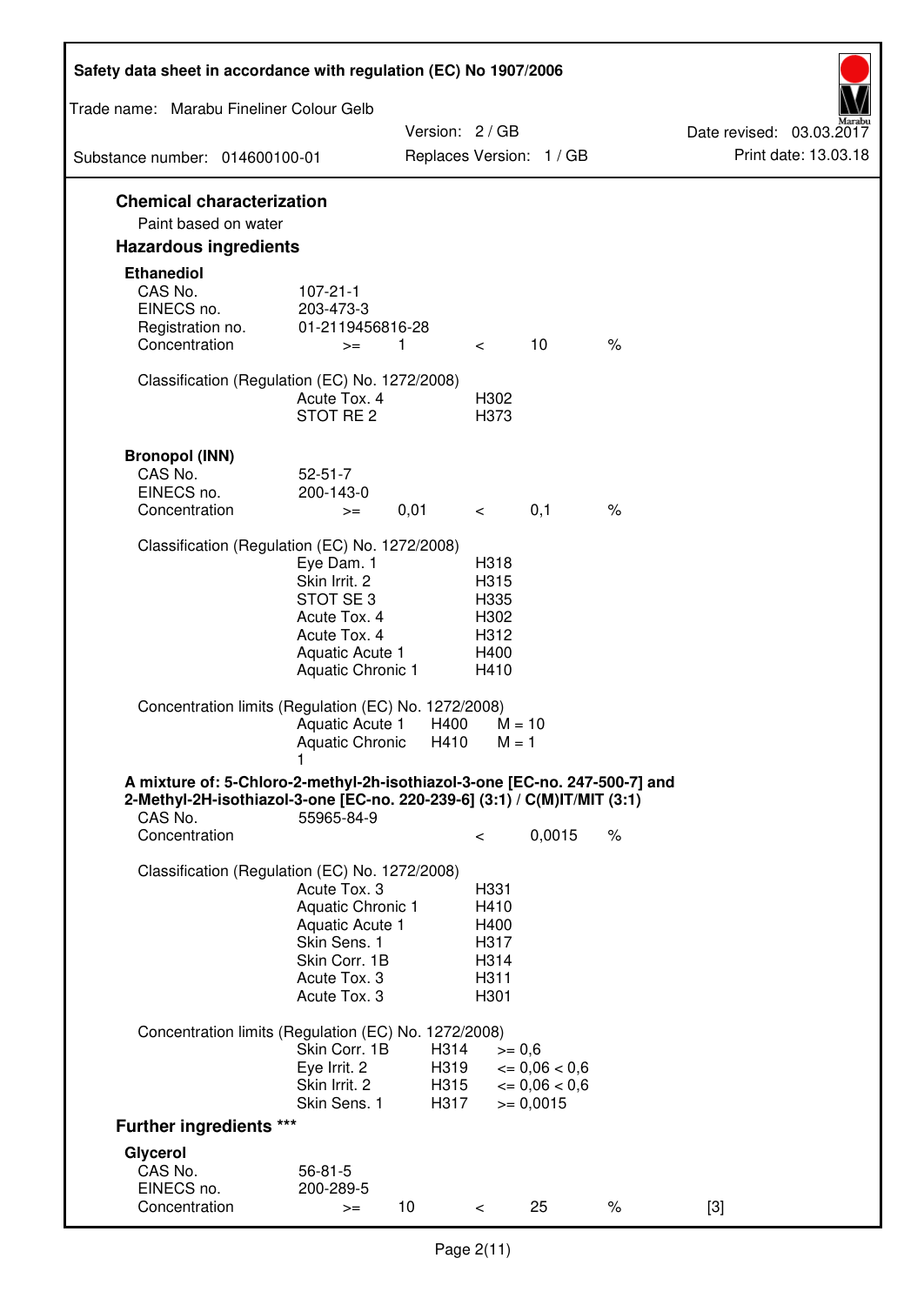| Safety data sheet in accordance with regulation (EC) No 1907/2006                                                                                                                  |                                             |                                                  |
|------------------------------------------------------------------------------------------------------------------------------------------------------------------------------------|---------------------------------------------|--------------------------------------------------|
| Trade name: Marabu Fineliner Colour Gelb                                                                                                                                           |                                             |                                                  |
| Substance number: 014600100-01                                                                                                                                                     | Version: 2 / GB<br>Replaces Version: 1 / GB | Date revised: 03.03.2017<br>Print date: 13.03.18 |
|                                                                                                                                                                                    |                                             |                                                  |
| $\star$<br>$\star$                                                                                                                                                                 |                                             |                                                  |
| $\star$                                                                                                                                                                            |                                             |                                                  |
| [3] Substance with occupational exposure limits                                                                                                                                    |                                             |                                                  |
| <b>SECTION 4: First aid measures</b>                                                                                                                                               |                                             |                                                  |
| 4.1. Description of first aid measures                                                                                                                                             |                                             |                                                  |
| After skin contact<br>Wash with plenty of water and soap. Do NOT use solvents or thinners.                                                                                         |                                             |                                                  |
| After eye contact                                                                                                                                                                  |                                             |                                                  |
| Separate eyelids, wash the eyes thoroughly with water (15 min.). In case of irritation consult an oculist.<br><b>After ingestion</b>                                               |                                             |                                                  |
| Rinse mouth thoroughly with water. If larger amounts are swallowed or in the event of symptoms take<br>medical treatment.                                                          |                                             |                                                  |
| 4.2. Most important symptoms and effects, both acute and delayed<br>Until now no symptoms known so far.                                                                            |                                             |                                                  |
| 4.3. Indication of any immediate medical attention and special treatment needed                                                                                                    |                                             |                                                  |
| Hints for the physician / treatment<br>Treat symptomatically                                                                                                                       |                                             |                                                  |
|                                                                                                                                                                                    |                                             |                                                  |
| <b>SECTION 5: Firefighting measures</b>                                                                                                                                            |                                             |                                                  |
| 5.1. Extinguishing media<br>Suitable extinguishing media<br>Carbon dioxide, Foam, Sand, Water                                                                                      |                                             |                                                  |
| 5.2. Special hazards arising from the substance or mixture<br>In the event of fire the following can be released: Carbon monoxide (CO); Carbon dioxide (CO2); dense<br>black smoke |                                             |                                                  |
| 5.3. Advice for firefighters                                                                                                                                                       |                                             |                                                  |
| <b>Other information</b><br>Collect contaminated fire-fighting water separately, must not be discharged into the drains.                                                           |                                             |                                                  |
| <b>SECTION 6: Accidental release measures</b>                                                                                                                                      |                                             |                                                  |
| 6.1. Personal precautions, protective equipment and emergency procedures<br>No particular measures required.                                                                       |                                             |                                                  |
| 6.2. Environmental precautions<br>No particular measures required.                                                                                                                 |                                             |                                                  |
|                                                                                                                                                                                    |                                             |                                                  |

**6.3. Methods and material for containment and cleaning up**  Clean preferably with a detergent - avoid use of solvents.

# **6.4. Reference to other sections**

Information regarding Safe handling, see Section 7. Information regarding personal protective measures, see Section 8. Information regarding waste disposal, see Section 13.

# **SECTION 7: Handling and storage**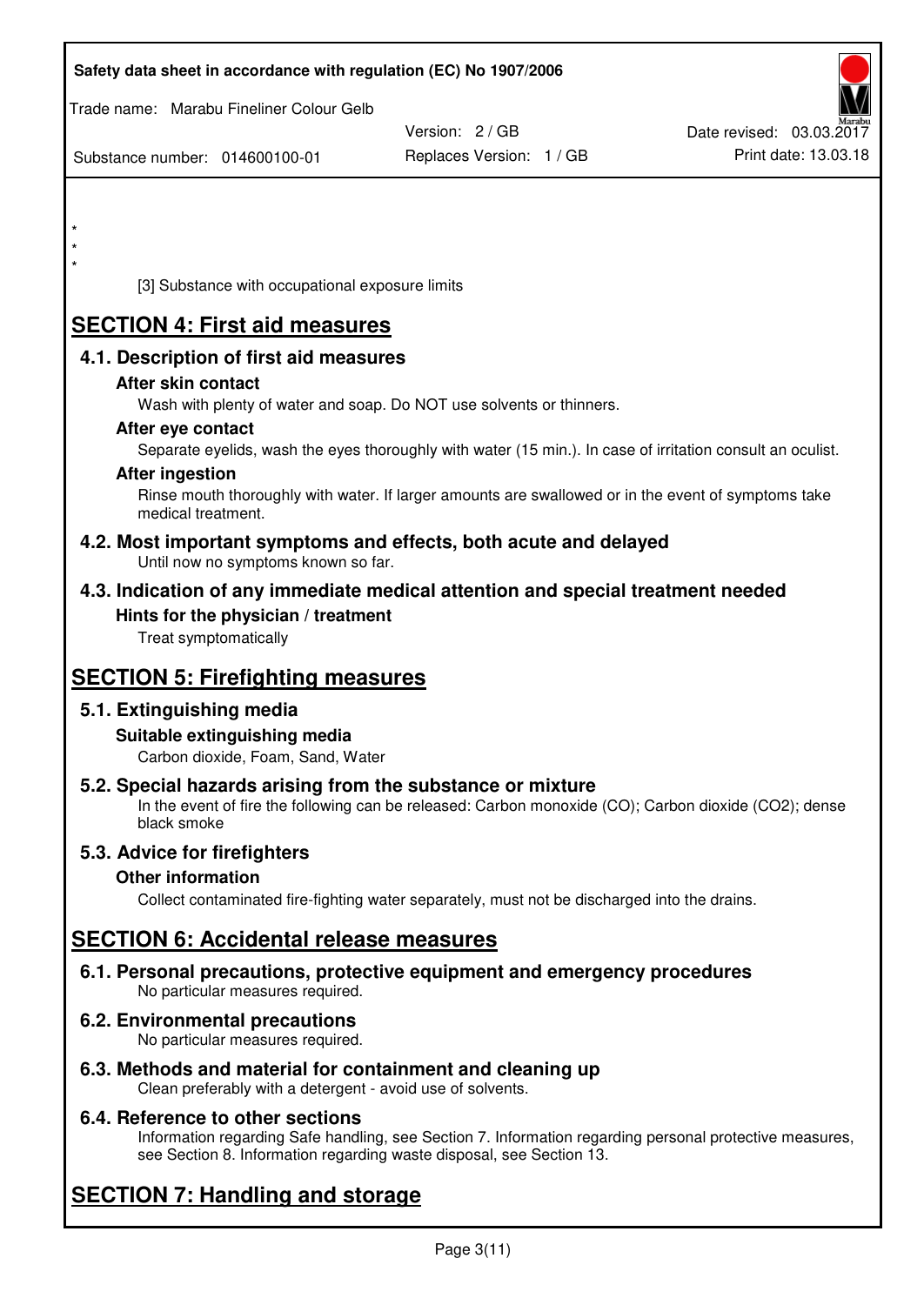| Safety data sheet in accordance with regulation (EC) No 1907/2006                                                                                                                               |                                                                                                                                                                                          |                          |
|-------------------------------------------------------------------------------------------------------------------------------------------------------------------------------------------------|------------------------------------------------------------------------------------------------------------------------------------------------------------------------------------------|--------------------------|
| Trade name: Marabu Fineliner Colour Gelb                                                                                                                                                        |                                                                                                                                                                                          |                          |
|                                                                                                                                                                                                 | Version: 2/GB                                                                                                                                                                            | Date revised: 03.03.2017 |
| Substance number: 014600100-01                                                                                                                                                                  | Replaces Version: 1 / GB                                                                                                                                                                 | Print date: 13.03.18     |
| 7.1. Precautions for safe handling<br><b>Advice on safe handling</b><br>Advice on protection against fire and explosion<br>No special measures required.<br>T <sub>2</sub><br>Temperature class | Avoid skin and eye contact. Smoking, eating and drinking shall be prohibited in application area.<br>Classification of fires / temperature class / Ignition group / Dust explosion class |                          |
| 7.2. Conditions for safe storage, including any incompatibilities                                                                                                                               |                                                                                                                                                                                          |                          |
| Requirements for storage rooms and vessels<br>Store in frostfree conditions.                                                                                                                    |                                                                                                                                                                                          |                          |
| Storage class according to TRGS 510                                                                                                                                                             |                                                                                                                                                                                          |                          |
| Storage class according to<br>$12 \overline{ }$<br><b>TRGS 510</b>                                                                                                                              | Non-combustible liquids                                                                                                                                                                  |                          |
| 7.3. Specific end use(s)<br>Paint                                                                                                                                                               |                                                                                                                                                                                          |                          |
| <b>SECTION 8: Exposure controls/personal protection</b>                                                                                                                                         |                                                                                                                                                                                          |                          |
| 8.1. Control parameters                                                                                                                                                                         |                                                                                                                                                                                          |                          |
| <b>Exposure limit values</b>                                                                                                                                                                    |                                                                                                                                                                                          |                          |
| <b>Ethanediol</b><br>List                                                                                                                                                                       | EH40                                                                                                                                                                                     |                          |
| <b>Type</b>                                                                                                                                                                                     | WEL                                                                                                                                                                                      |                          |
| Value                                                                                                                                                                                           | 10<br>mg/m <sup>3</sup>                                                                                                                                                                  |                          |
| Skin resorption / sensibilisation: Sk;<br>Glycerol                                                                                                                                              | <b>Status: 2011</b>                                                                                                                                                                      |                          |
| List                                                                                                                                                                                            | EH40                                                                                                                                                                                     |                          |
| <b>Type</b>                                                                                                                                                                                     | <b>WEL</b>                                                                                                                                                                               |                          |
| Value<br><b>Status: 2011</b>                                                                                                                                                                    | 10<br>mg/m <sup>3</sup>                                                                                                                                                                  |                          |
| <b>Other information</b>                                                                                                                                                                        |                                                                                                                                                                                          |                          |
| There are not known any further control parameters.                                                                                                                                             |                                                                                                                                                                                          |                          |
| <b>Derived No/Minimal Effect Levels (DNEL/DMEL)</b>                                                                                                                                             |                                                                                                                                                                                          |                          |
| <b>Ethanediol</b>                                                                                                                                                                               |                                                                                                                                                                                          |                          |
| Type of value                                                                                                                                                                                   | Derived No Effect Level (DNEL)                                                                                                                                                           |                          |
| Reference group<br>Duration of exposure                                                                                                                                                         | Worker<br>Long term                                                                                                                                                                      |                          |
| Route of exposure                                                                                                                                                                               | inhalative                                                                                                                                                                               |                          |
| Mode of action                                                                                                                                                                                  | Local effects                                                                                                                                                                            |                          |
| Concentration                                                                                                                                                                                   | 35                                                                                                                                                                                       | mg/m <sup>3</sup>        |
| Type of value                                                                                                                                                                                   | Derived No Effect Level (DNEL)                                                                                                                                                           |                          |
| Reference group                                                                                                                                                                                 | Worker                                                                                                                                                                                   |                          |
| Duration of exposure                                                                                                                                                                            | Long term<br>dermal                                                                                                                                                                      |                          |
| Route of exposure<br>Mode of action                                                                                                                                                             | Systemic effects                                                                                                                                                                         |                          |
| Concentration                                                                                                                                                                                   | 106                                                                                                                                                                                      | mg/kg                    |
| Type of value<br>Reference group                                                                                                                                                                | Derived No Effect Level (DNEL)<br>Consumer                                                                                                                                               |                          |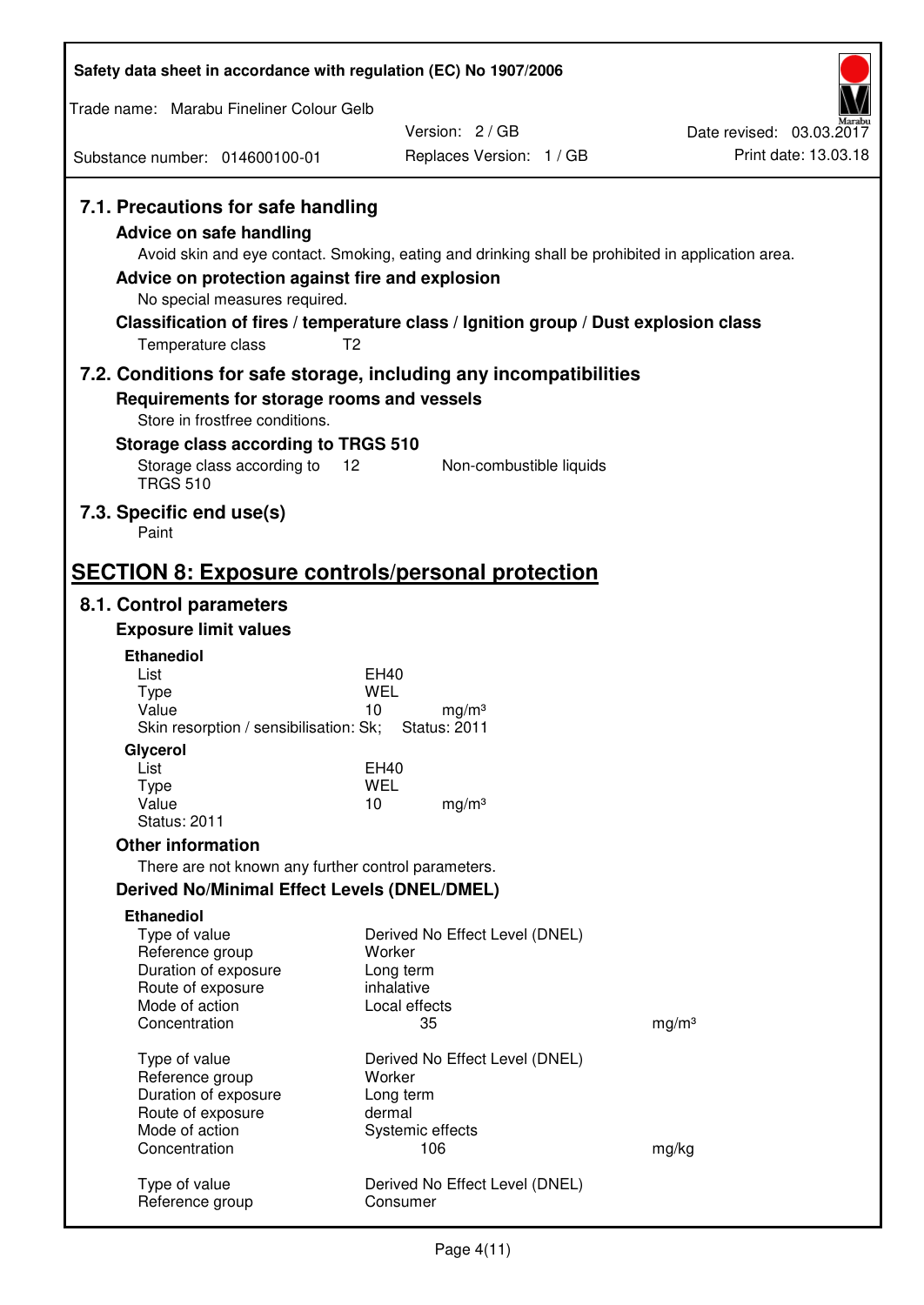| Safety data sheet in accordance with regulation (EC) No 1907/2006 |                                                                                                       |                                                  |
|-------------------------------------------------------------------|-------------------------------------------------------------------------------------------------------|--------------------------------------------------|
| Trade name: Marabu Fineliner Colour Gelb                          |                                                                                                       |                                                  |
| Substance number: 014600100-01                                    | Version: 2 / GB<br>Replaces Version: 1 / GB                                                           | Date revised: 03.03.2017<br>Print date: 13.03.18 |
| Duration of exposure                                              | Long term                                                                                             |                                                  |
| Route of exposure<br>Mode of action                               | inhalative<br>Local effects                                                                           |                                                  |
| Concentration                                                     | 7                                                                                                     | mg/m <sup>3</sup>                                |
|                                                                   |                                                                                                       |                                                  |
| Type of value                                                     | Derived No Effect Level (DNEL)<br>Consumer                                                            |                                                  |
| Reference group<br>Duration of exposure                           | Long term                                                                                             |                                                  |
| Route of exposure                                                 | dermal                                                                                                |                                                  |
| Mode of action                                                    | Systemic effects                                                                                      |                                                  |
| Concentration                                                     | 53                                                                                                    | mg/kg                                            |
| <b>Predicted No Effect Concentration (PNEC)</b>                   |                                                                                                       |                                                  |
| <b>Ethanediol</b>                                                 |                                                                                                       |                                                  |
| Type of value                                                     | <b>PNEC</b>                                                                                           |                                                  |
| <b>Type</b>                                                       | Freshwater                                                                                            |                                                  |
| Concentration                                                     | 10                                                                                                    | mg/l                                             |
| Type of value                                                     | <b>PNEC</b>                                                                                           |                                                  |
| <b>Type</b>                                                       | Saltwater                                                                                             |                                                  |
| Concentration                                                     | 1                                                                                                     | mg/l                                             |
| Type of value                                                     | <b>PNEC</b>                                                                                           |                                                  |
| <b>Type</b>                                                       | Water (intermittent release)                                                                          |                                                  |
| Concentration                                                     | 10                                                                                                    | mg/l                                             |
| Type of value                                                     | <b>PNEC</b>                                                                                           |                                                  |
| <b>Type</b>                                                       | Sewage treatment plant (STP)                                                                          |                                                  |
| Concentration                                                     | 199,5                                                                                                 | mg/l                                             |
| Type of value                                                     | <b>PNEC</b>                                                                                           |                                                  |
| <b>Type</b>                                                       | Freshwater sediment                                                                                   |                                                  |
| Concentration                                                     | 37                                                                                                    | mg/kg                                            |
| Type of value                                                     | <b>PNEC</b>                                                                                           |                                                  |
| <b>Type</b>                                                       | Marine sediment                                                                                       |                                                  |
| Concentration                                                     | 3,7                                                                                                   | mg/kg                                            |
| Type of value                                                     | <b>PNEC</b>                                                                                           |                                                  |
| <b>Type</b>                                                       | Soil                                                                                                  |                                                  |
| Concentration                                                     | 1,53                                                                                                  | mg/kg                                            |
| 8.2. Exposure controls                                            |                                                                                                       |                                                  |
| <b>Exposure controls</b>                                          |                                                                                                       |                                                  |
| Provide adequate ventilation.                                     |                                                                                                       |                                                  |
| <b>Respiratory protection</b><br>Not necessary.                   |                                                                                                       |                                                  |
| <b>Hand protection</b>                                            |                                                                                                       |                                                  |
| Not necessary.                                                    |                                                                                                       |                                                  |
| In case of intensive contact wear protective gloves.              |                                                                                                       |                                                  |
|                                                                   | There is no one glove material or combination of materials that will give unlimited resistance to any |                                                  |
| individual or combination of chemicals.                           | For prolonged or repeated handling nitrile rubber gloves with textile undergloves are required.       |                                                  |
| Material thickness                                                | 0,5<br>mm<br>$\,>$                                                                                    |                                                  |
| Breakthrough time                                                 | 30<br>min<br>$\,<\,$                                                                                  |                                                  |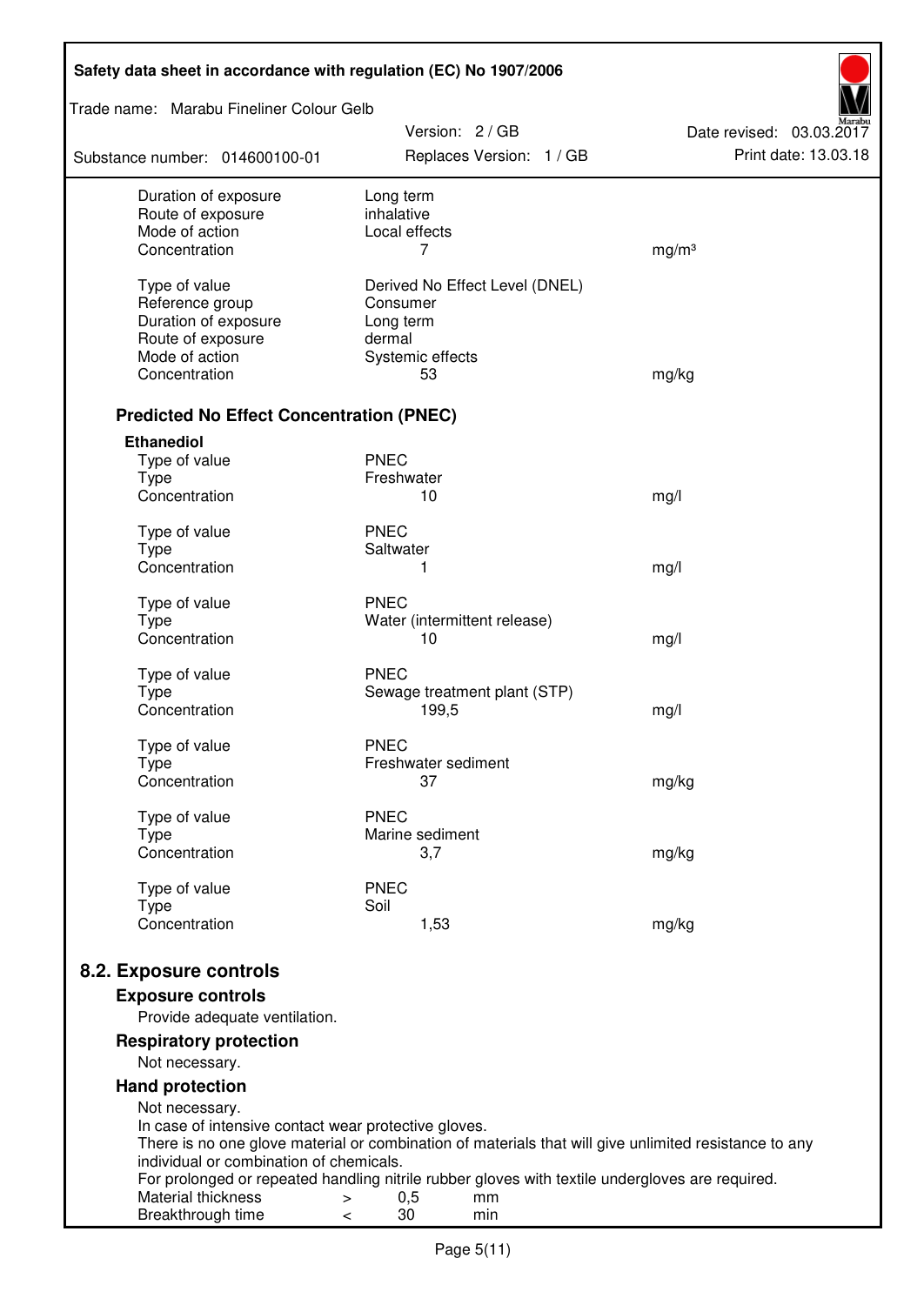| Safety data sheet in accordance with regulation (EC) No 1907/2006                                                                                                                                                                                                                                                                                            |                                       |                          |                                                                                                                                                                                                                                                                                                                    |
|--------------------------------------------------------------------------------------------------------------------------------------------------------------------------------------------------------------------------------------------------------------------------------------------------------------------------------------------------------------|---------------------------------------|--------------------------|--------------------------------------------------------------------------------------------------------------------------------------------------------------------------------------------------------------------------------------------------------------------------------------------------------------------|
| Trade name: Marabu Fineliner Colour Gelb                                                                                                                                                                                                                                                                                                                     |                                       |                          |                                                                                                                                                                                                                                                                                                                    |
|                                                                                                                                                                                                                                                                                                                                                              | Version: 2/GB                         |                          | Date revised: 03.03.2017                                                                                                                                                                                                                                                                                           |
| Substance number: 014600100-01                                                                                                                                                                                                                                                                                                                               |                                       | Replaces Version: 1 / GB | Print date: 13.03.18                                                                                                                                                                                                                                                                                               |
|                                                                                                                                                                                                                                                                                                                                                              |                                       |                          |                                                                                                                                                                                                                                                                                                                    |
| The breakthrough time must be greater than the end use time of the product.<br>replacement must be followed.<br>Gloves should be replaced regularly and if there is any sign of damage to the glove material.<br>Always ensure that gloves are free from defects and that they are stored and used correctly.<br>maintenance.<br>once exposure has occurred. |                                       |                          | The instructions and information provided by the glove manufacturer on use, storage, maintenance and<br>The performance or effectiveness of the glove may be reduced by physical/ chemical damage and poor<br>Barrier creams may help to protect the exposed areas of the skin, they should however not be applied |
| Eye protection                                                                                                                                                                                                                                                                                                                                               |                                       |                          |                                                                                                                                                                                                                                                                                                                    |
| Not necessary.                                                                                                                                                                                                                                                                                                                                               |                                       |                          |                                                                                                                                                                                                                                                                                                                    |
| <b>Body protection</b>                                                                                                                                                                                                                                                                                                                                       |                                       |                          |                                                                                                                                                                                                                                                                                                                    |
| Not applicable.                                                                                                                                                                                                                                                                                                                                              |                                       |                          |                                                                                                                                                                                                                                                                                                                    |
|                                                                                                                                                                                                                                                                                                                                                              |                                       |                          |                                                                                                                                                                                                                                                                                                                    |
| <b>SECTION 9: Physical and chemical properties</b>                                                                                                                                                                                                                                                                                                           |                                       |                          |                                                                                                                                                                                                                                                                                                                    |
| 9.1. Information on basic physical and chemical properties                                                                                                                                                                                                                                                                                                   |                                       |                          |                                                                                                                                                                                                                                                                                                                    |
| <b>Form</b>                                                                                                                                                                                                                                                                                                                                                  | liquid                                |                          |                                                                                                                                                                                                                                                                                                                    |
| <b>Colour</b><br><b>Odour</b>                                                                                                                                                                                                                                                                                                                                | coloured                              |                          |                                                                                                                                                                                                                                                                                                                    |
|                                                                                                                                                                                                                                                                                                                                                              | odourless                             |                          |                                                                                                                                                                                                                                                                                                                    |
| <b>Odour threshold</b>                                                                                                                                                                                                                                                                                                                                       |                                       |                          |                                                                                                                                                                                                                                                                                                                    |
| Remarks                                                                                                                                                                                                                                                                                                                                                      | No data available                     |                          |                                                                                                                                                                                                                                                                                                                    |
| <b>Melting point</b>                                                                                                                                                                                                                                                                                                                                         |                                       |                          |                                                                                                                                                                                                                                                                                                                    |
| Remarks                                                                                                                                                                                                                                                                                                                                                      | not determined                        |                          |                                                                                                                                                                                                                                                                                                                    |
| <b>Freezing point</b>                                                                                                                                                                                                                                                                                                                                        |                                       |                          |                                                                                                                                                                                                                                                                                                                    |
| Remarks                                                                                                                                                                                                                                                                                                                                                      | not determined                        |                          |                                                                                                                                                                                                                                                                                                                    |
| Initial boiling point and boiling range                                                                                                                                                                                                                                                                                                                      |                                       |                          |                                                                                                                                                                                                                                                                                                                    |
| Value                                                                                                                                                                                                                                                                                                                                                        | 100<br>appr.                          |                          | °C                                                                                                                                                                                                                                                                                                                 |
| Pressure<br>Source                                                                                                                                                                                                                                                                                                                                           | 1.013<br>Literature value             | hPa                      |                                                                                                                                                                                                                                                                                                                    |
| <b>Flash point</b>                                                                                                                                                                                                                                                                                                                                           |                                       |                          |                                                                                                                                                                                                                                                                                                                    |
| Remarks                                                                                                                                                                                                                                                                                                                                                      | Not applicable                        |                          |                                                                                                                                                                                                                                                                                                                    |
| Evaporation rate (ether $= 1$ ) :                                                                                                                                                                                                                                                                                                                            |                                       |                          |                                                                                                                                                                                                                                                                                                                    |
| Remarks                                                                                                                                                                                                                                                                                                                                                      | not determined                        |                          |                                                                                                                                                                                                                                                                                                                    |
| Flammability (solid, gas)                                                                                                                                                                                                                                                                                                                                    |                                       |                          |                                                                                                                                                                                                                                                                                                                    |
| Not applicable                                                                                                                                                                                                                                                                                                                                               |                                       |                          |                                                                                                                                                                                                                                                                                                                    |
| Upper/lower flammability or explosive limits                                                                                                                                                                                                                                                                                                                 |                                       |                          |                                                                                                                                                                                                                                                                                                                    |
| Lower explosion limit                                                                                                                                                                                                                                                                                                                                        | 3,2<br>appr.                          |                          | $%$ $(V)$                                                                                                                                                                                                                                                                                                          |
| Upper explosion limit                                                                                                                                                                                                                                                                                                                                        | 53<br>appr.                           |                          | $%$ (V)                                                                                                                                                                                                                                                                                                            |
| Source                                                                                                                                                                                                                                                                                                                                                       | Literature value                      |                          |                                                                                                                                                                                                                                                                                                                    |
| Vapour pressure                                                                                                                                                                                                                                                                                                                                              |                                       |                          |                                                                                                                                                                                                                                                                                                                    |
| Value                                                                                                                                                                                                                                                                                                                                                        | 23<br>appr.                           |                          | hPa                                                                                                                                                                                                                                                                                                                |
| Temperature<br>Method                                                                                                                                                                                                                                                                                                                                        | 20<br>Value taken from the literature | °C                       |                                                                                                                                                                                                                                                                                                                    |
| <b>Vapour density</b>                                                                                                                                                                                                                                                                                                                                        |                                       |                          |                                                                                                                                                                                                                                                                                                                    |
| Remarks                                                                                                                                                                                                                                                                                                                                                      | not determined                        |                          |                                                                                                                                                                                                                                                                                                                    |
| <b>Density</b>                                                                                                                                                                                                                                                                                                                                               |                                       |                          |                                                                                                                                                                                                                                                                                                                    |
| Remarks                                                                                                                                                                                                                                                                                                                                                      | not determined                        |                          |                                                                                                                                                                                                                                                                                                                    |
| Solubility in water                                                                                                                                                                                                                                                                                                                                          |                                       |                          |                                                                                                                                                                                                                                                                                                                    |
| Remarks                                                                                                                                                                                                                                                                                                                                                      | miscible                              |                          |                                                                                                                                                                                                                                                                                                                    |
|                                                                                                                                                                                                                                                                                                                                                              |                                       |                          |                                                                                                                                                                                                                                                                                                                    |

Г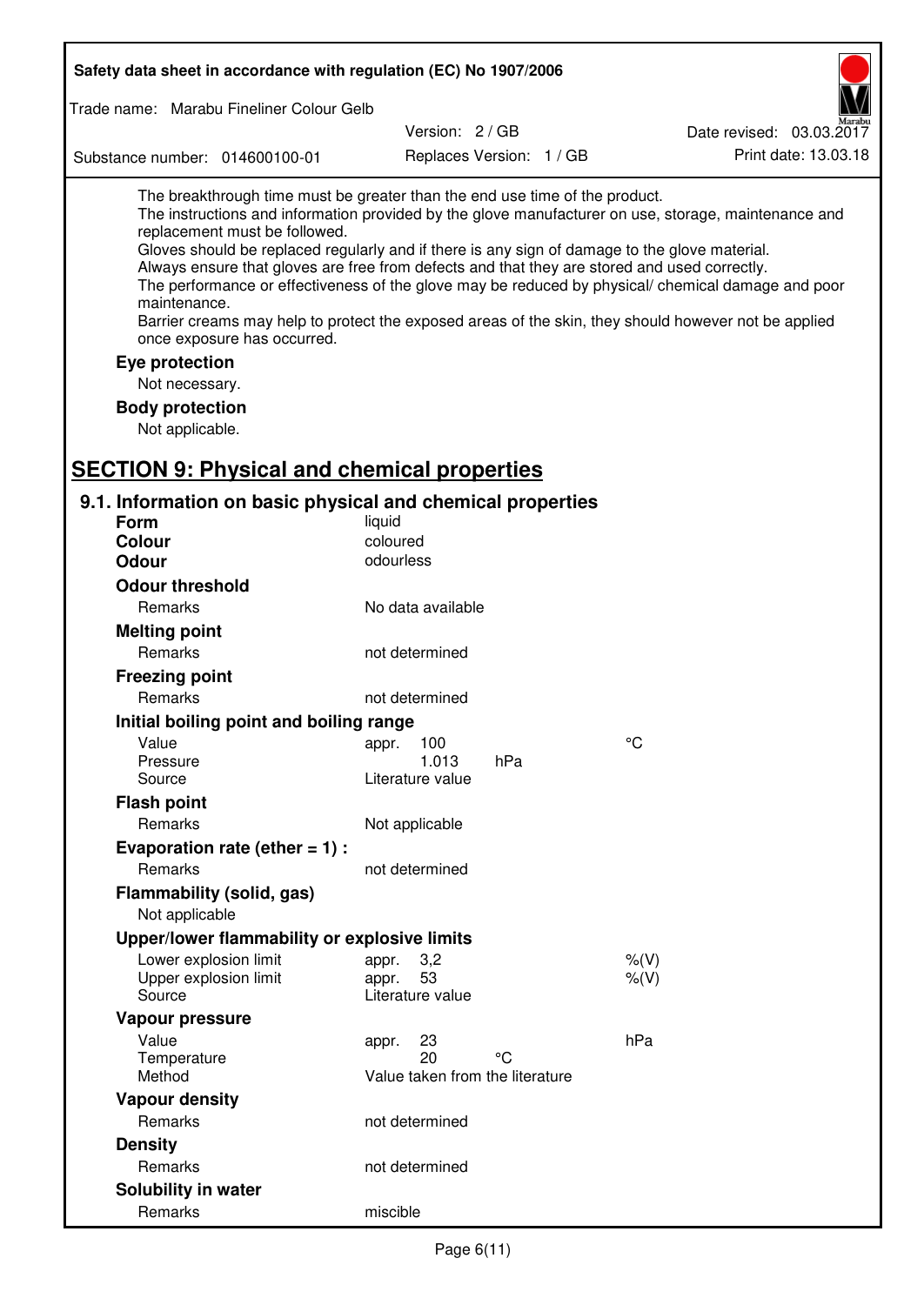| Safety data sheet in accordance with regulation (EC) No 1907/2006                    |                                                                   |                          |  |  |
|--------------------------------------------------------------------------------------|-------------------------------------------------------------------|--------------------------|--|--|
| Trade name: Marabu Fineliner Colour Gelb                                             |                                                                   |                          |  |  |
|                                                                                      | Version: 2 / GB                                                   | Date revised: 03.03.2017 |  |  |
| Substance number: 014600100-01                                                       | Replaces Version: 1 / GB                                          | Print date: 13.03.18     |  |  |
| Ignition temperature                                                                 |                                                                   |                          |  |  |
| Value                                                                                | 410<br>appr.                                                      | °C                       |  |  |
| Source                                                                               | Literature value                                                  |                          |  |  |
| <b>Viscosity</b>                                                                     |                                                                   |                          |  |  |
| Remarks<br>Remarks                                                                   | not determined                                                    |                          |  |  |
| 9.2. Other information                                                               |                                                                   |                          |  |  |
| <b>Other information</b>                                                             |                                                                   |                          |  |  |
| None known                                                                           |                                                                   |                          |  |  |
|                                                                                      |                                                                   |                          |  |  |
| <b>SECTION 10: Stability and reactivity</b>                                          |                                                                   |                          |  |  |
| 10.1. Reactivity<br>None                                                             |                                                                   |                          |  |  |
| 10.2. Chemical stability                                                             |                                                                   |                          |  |  |
| No hazardous reactions known.                                                        |                                                                   |                          |  |  |
| 10.3. Possibility of hazardous reactions<br>No hazardous reactions known.            |                                                                   |                          |  |  |
| 10.4. Conditions to avoid                                                            |                                                                   |                          |  |  |
| No hazardous reactions known.                                                        |                                                                   |                          |  |  |
| 10.5. Incompatible materials<br><b>None</b>                                          |                                                                   |                          |  |  |
| 10.6. Hazardous decomposition products<br>No hazardous decomposition products known. |                                                                   |                          |  |  |
| <b>SECTION 11: Toxicological information</b>                                         |                                                                   |                          |  |  |
| 11.1. Information on toxicological effects                                           |                                                                   |                          |  |  |
| <b>Acute oral toxicity</b>                                                           |                                                                   |                          |  |  |
| Remarks                                                                              | Based on available data, the classification criteria are not met. |                          |  |  |
| <b>Acute dermal toxicity</b>                                                         |                                                                   |                          |  |  |
| Remarks                                                                              | Based on available data, the classification criteria are not met. |                          |  |  |
| <b>Acute inhalational toxicity</b>                                                   |                                                                   |                          |  |  |
| Remarks                                                                              | Based on available data, the classification criteria are not met. |                          |  |  |
| <b>Skin corrosion/irritation</b><br>Remarks                                          |                                                                   |                          |  |  |
|                                                                                      | Based on available data, the classification criteria are not met. |                          |  |  |
| Serious eye damage/irritation<br>Remarks                                             | Based on available data, the classification criteria are not met. |                          |  |  |
| <b>Sensitization</b>                                                                 |                                                                   |                          |  |  |
| Remarks                                                                              | Based on available data, the classification criteria are not met. |                          |  |  |
| <b>Mutagenicity</b>                                                                  |                                                                   |                          |  |  |
| Remarks                                                                              | Based on available data, the classification criteria are not met. |                          |  |  |
| <b>Reproductive toxicity</b>                                                         |                                                                   |                          |  |  |
| Remarks                                                                              | Based on available data, the classification criteria are not met. |                          |  |  |
| Carcinogenicity                                                                      |                                                                   |                          |  |  |
| Remarks                                                                              | Based on available data, the classification criteria are not met. |                          |  |  |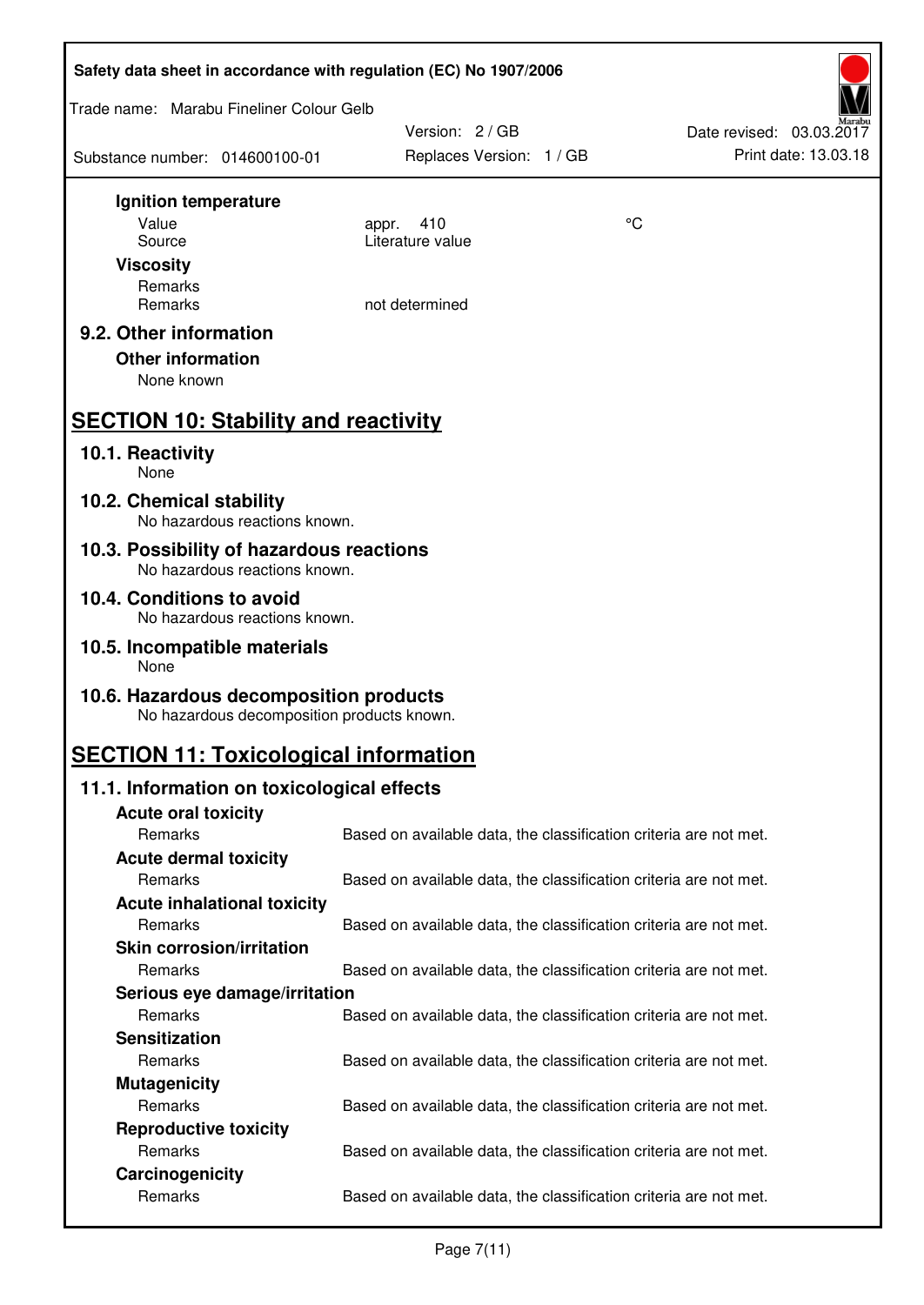#### **Safety data sheet in accordance with regulation (EC) No 1907/2006**

Trade name: Marabu Fineliner Colour Gelb

Substance number: 014600100-01

Version: 2 / GB

Replaces Version: 1 / GB Print date: 13.03.18 Date revised: 03.03.2017

# **Specific Target Organ Toxicity (STOT)**

**Single exposure** 

Based on available data, the classification criteria are not met.

**Repeated exposure** 

Remarks Based on available data, the classification criteria are not met.

#### **Aspiration hazard**

Based on available data, the classification criteria are not met.

#### **Experience in practice**

Provided all the recommended protective and safety precautions are taken, experience shows that no risk to health can be expected.

#### **Other information**

There are no data available on the mixture itself. The mixture has been assessed following the additivity method of the GHS/CLP Regulation (EC) No 1272/2008.

# **SECTION 12: Ecological information**

## **12.1. Toxicity**

#### **General information**

There are no data available on the mixture itself.Do not allow to enter drains or water courses.The mixture has been assessed following the summation method of the CLP Regulation (EC) No 1272/2008 and is not classified as dangerous for the environment.

## **12.2. Persistence and degradability**

#### **General information**

There are no data available on the mixture itself.

## **12.3. Bioaccumulative potential**

#### **General information**

There are no data available on the mixture itself.

#### **12.4. Mobility in soil**

#### **General information**

There are no data available on the mixture itself.

**12.5. Results of PBT and vPvB assessment** 

#### **General information**

There are no data available on the mixture itself.

#### **12.6. Other adverse effects**

#### **General information**

There are no data available on the mixture itself.

# **SECTION 13: Disposal considerations**

## **13.1. Waste treatment methods**

## **Disposal recommendations for the product**

The product can be placed with other household refuse. Small residues in containers can be washed-out with water and put into the drainage system.

#### **Disposal recommendations for packaging**

Packaging that cannot be cleaned should be disposed off as product waste. Completely emptied packagings can be given for recycling.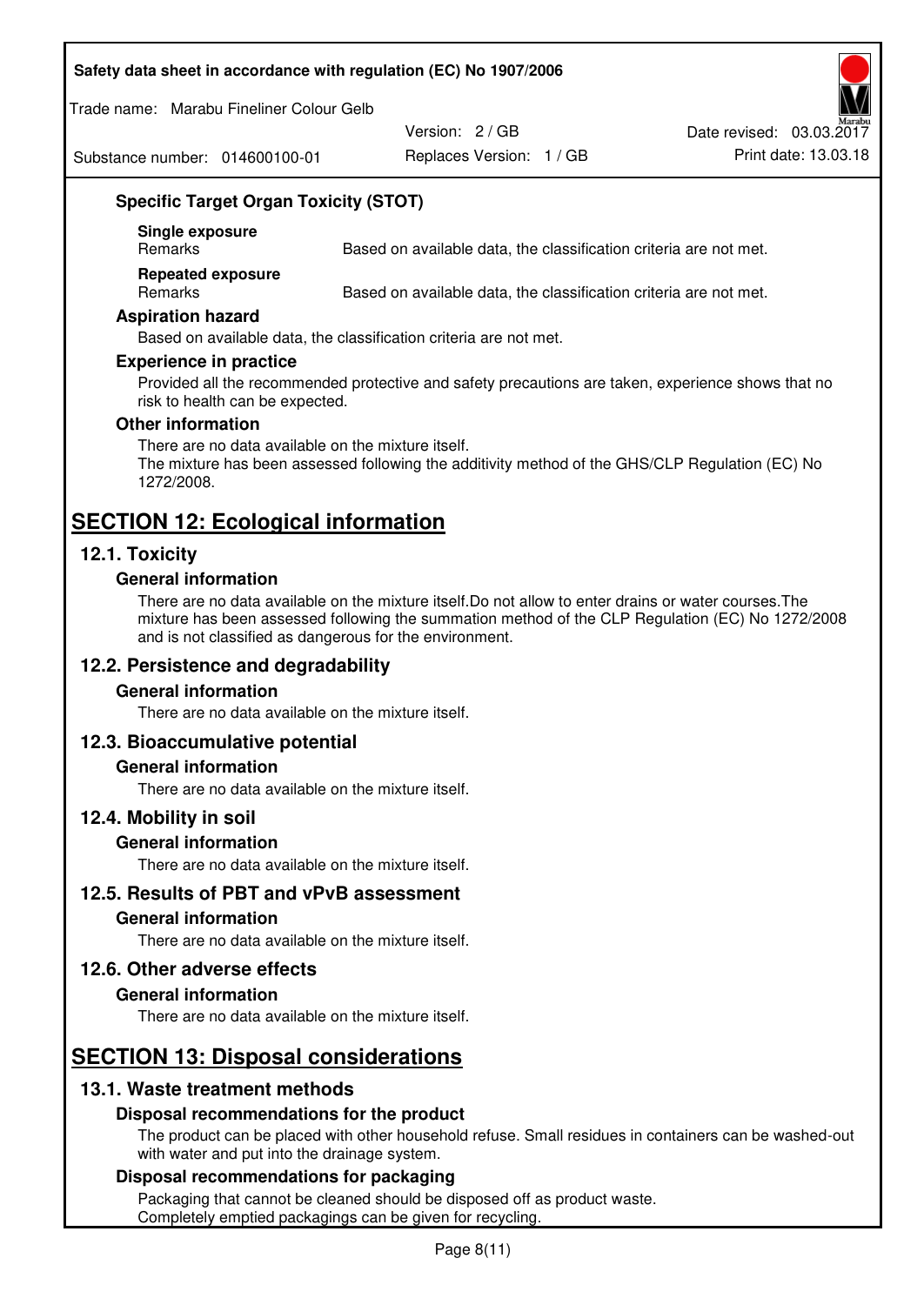| Safety data sheet in accordance with regulation (EC) No 1907/2006                         |                                                                                                       |                          |
|-------------------------------------------------------------------------------------------|-------------------------------------------------------------------------------------------------------|--------------------------|
| Trade name: Marabu Fineliner Colour Gelb                                                  |                                                                                                       |                          |
|                                                                                           | Version: 2/GB                                                                                         | Date revised: 03.03.2017 |
| Substance number: 014600100-01                                                            | Replaces Version: 1 / GB                                                                              | Print date: 13.03.18     |
|                                                                                           |                                                                                                       |                          |
| <b>SECTION 14: Transport information</b>                                                  |                                                                                                       |                          |
| <b>Land transport ADR/RID</b>                                                             |                                                                                                       |                          |
| Non-dangerous goods<br>14.1. UN number<br>$UN -$                                          |                                                                                                       |                          |
| 14.2. UN proper shipping name                                                             |                                                                                                       |                          |
| 14.3. Transport hazard class(es)                                                          |                                                                                                       |                          |
| Class                                                                                     |                                                                                                       |                          |
| Label                                                                                     |                                                                                                       |                          |
| 14.4. Packing group                                                                       |                                                                                                       |                          |
| Packing group                                                                             |                                                                                                       |                          |
| 0<br>Transport category<br>14.5. Environmental hazards                                    |                                                                                                       |                          |
|                                                                                           |                                                                                                       |                          |
| <b>Marine transport IMDG/GGVSee</b>                                                       |                                                                                                       |                          |
|                                                                                           | The product does not constitute a hazardous substance in sea transport.                               |                          |
| 14.1. UN number                                                                           |                                                                                                       |                          |
| UN-<br>14.2. UN proper shipping name                                                      |                                                                                                       |                          |
| 14.3. Transport hazard class(es)<br>Class                                                 |                                                                                                       |                          |
| Subsidiary risk                                                                           |                                                                                                       |                          |
| 14.4. Packing group                                                                       |                                                                                                       |                          |
| Packing group                                                                             |                                                                                                       |                          |
| 14.5. Environmental hazards                                                               |                                                                                                       |                          |
| no                                                                                        |                                                                                                       |                          |
| Air transport ICAO/IATA                                                                   |                                                                                                       |                          |
|                                                                                           | The product does not constitute a hazardous substance in air transport.                               |                          |
| 14.1. UN number                                                                           |                                                                                                       |                          |
| $UN -$                                                                                    |                                                                                                       |                          |
| 14.2. UN proper shipping name                                                             |                                                                                                       |                          |
| 14.3. Transport hazard class(es)<br>Class                                                 |                                                                                                       |                          |
| Subsidiary risk                                                                           |                                                                                                       |                          |
| 14.4. Packing group                                                                       |                                                                                                       |                          |
| Packing group                                                                             |                                                                                                       |                          |
| 14.5. Environmental hazards                                                               |                                                                                                       |                          |
| Information for all modes of transport                                                    |                                                                                                       |                          |
| 14.6. Special precautions for user                                                        |                                                                                                       |                          |
| Transport within the user's premises:                                                     |                                                                                                       |                          |
| Always transport in closed containers that are upright and secure.                        | Ensure that persons transporting the product know what to do in the event of an accident or spillage. |                          |
| <b>Other information</b>                                                                  |                                                                                                       |                          |
| 14.7. Transport in bulk according to Annex II of Marpol and the IBC Code                  |                                                                                                       |                          |
| no                                                                                        |                                                                                                       |                          |
| <b>SECTION 15: Regulatory information ***</b>                                             |                                                                                                       |                          |
| 15.1. Safety, health and environmental regulations/legislation specific for the substance |                                                                                                       |                          |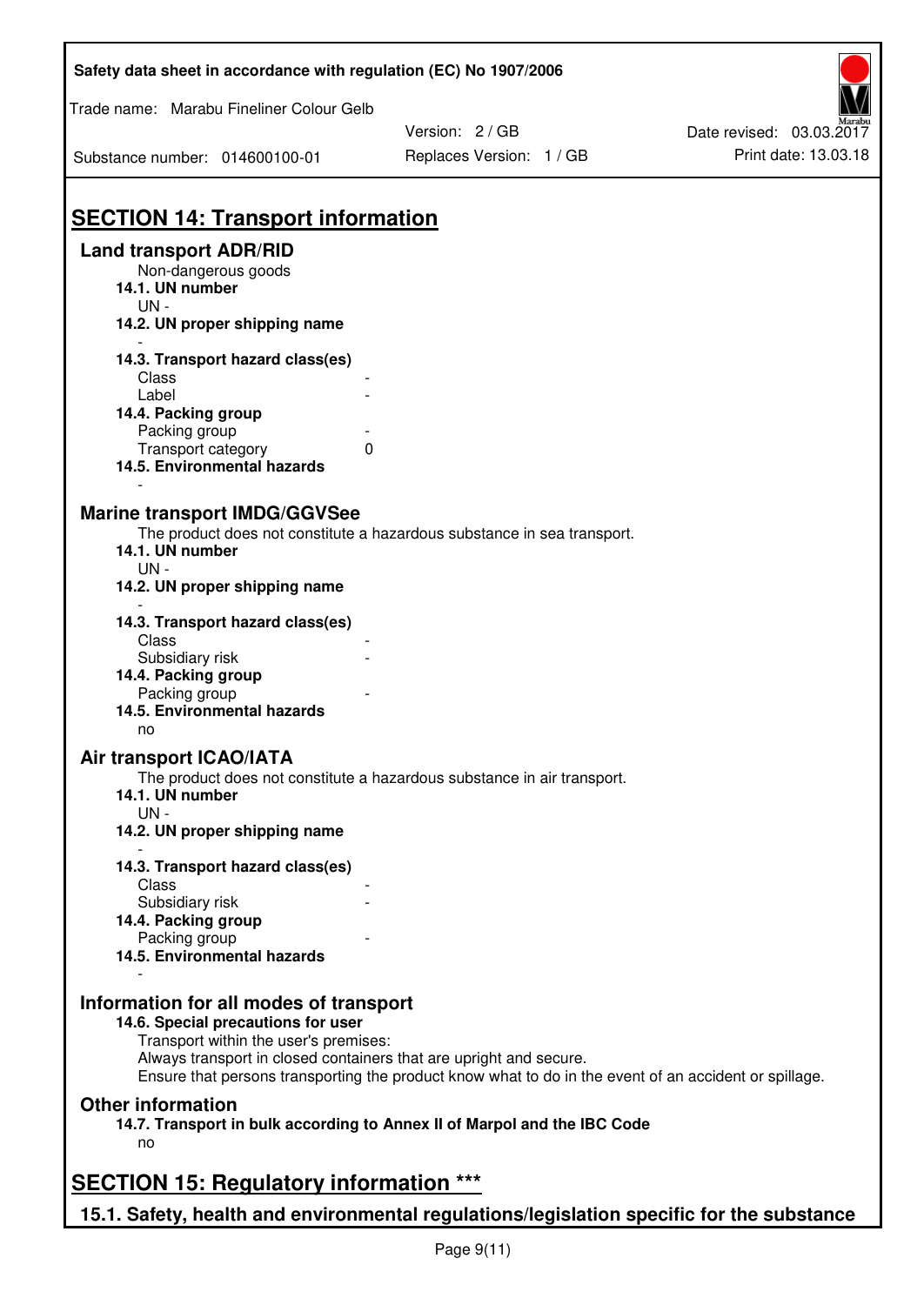| Trade name: Marabu Fineliner Colour Gelb                                                                                                                                                                                                                                                                                                                                                                                                                          |                                                              |                                                                                                                                                                                                                                                                                                             |                                                                                                                                                                                                              |
|-------------------------------------------------------------------------------------------------------------------------------------------------------------------------------------------------------------------------------------------------------------------------------------------------------------------------------------------------------------------------------------------------------------------------------------------------------------------|--------------------------------------------------------------|-------------------------------------------------------------------------------------------------------------------------------------------------------------------------------------------------------------------------------------------------------------------------------------------------------------|--------------------------------------------------------------------------------------------------------------------------------------------------------------------------------------------------------------|
|                                                                                                                                                                                                                                                                                                                                                                                                                                                                   |                                                              | Version: 2/GB                                                                                                                                                                                                                                                                                               | Date revised: 03.03.2017                                                                                                                                                                                     |
| Substance number: 014600100-01                                                                                                                                                                                                                                                                                                                                                                                                                                    |                                                              | Replaces Version: 1 / GB                                                                                                                                                                                                                                                                                    | Print date: 13.03.18                                                                                                                                                                                         |
| or mixture                                                                                                                                                                                                                                                                                                                                                                                                                                                        |                                                              |                                                                                                                                                                                                                                                                                                             |                                                                                                                                                                                                              |
| VOC ***                                                                                                                                                                                                                                                                                                                                                                                                                                                           |                                                              |                                                                                                                                                                                                                                                                                                             |                                                                                                                                                                                                              |
| VOC (EU)                                                                                                                                                                                                                                                                                                                                                                                                                                                          | $\mathbf 0$                                                  | $\%$                                                                                                                                                                                                                                                                                                        |                                                                                                                                                                                                              |
| <b>Other information</b>                                                                                                                                                                                                                                                                                                                                                                                                                                          |                                                              |                                                                                                                                                                                                                                                                                                             |                                                                                                                                                                                                              |
| All components are contained in the TSCA inventory or exempted.<br>All components are contained in the AICS inventory.<br>All components are contained in the PICCS inventory.<br>All components are contained in the DSL inventory.<br>All components are contained in the IECSC inventory.<br>All components are contained in the NZIOC inventory.<br>All components are contained in the ENCS inventory.<br>All components are contained in the ECL inventory. |                                                              |                                                                                                                                                                                                                                                                                                             |                                                                                                                                                                                                              |
| 15.2. Chemical safety assessment                                                                                                                                                                                                                                                                                                                                                                                                                                  |                                                              | For this preparation a chemical safety assessment has not been carried out.                                                                                                                                                                                                                                 |                                                                                                                                                                                                              |
| <b>SECTION 16: Other information</b>                                                                                                                                                                                                                                                                                                                                                                                                                              |                                                              |                                                                                                                                                                                                                                                                                                             |                                                                                                                                                                                                              |
| Hazard statements listed in Chapter 3                                                                                                                                                                                                                                                                                                                                                                                                                             |                                                              |                                                                                                                                                                                                                                                                                                             |                                                                                                                                                                                                              |
| H <sub>301</sub>                                                                                                                                                                                                                                                                                                                                                                                                                                                  | Toxic if swallowed.                                          |                                                                                                                                                                                                                                                                                                             |                                                                                                                                                                                                              |
| H302                                                                                                                                                                                                                                                                                                                                                                                                                                                              | Harmful if swallowed.                                        |                                                                                                                                                                                                                                                                                                             |                                                                                                                                                                                                              |
| H311<br>H312                                                                                                                                                                                                                                                                                                                                                                                                                                                      | Toxic in contact with skin.<br>Harmful in contact with skin. |                                                                                                                                                                                                                                                                                                             |                                                                                                                                                                                                              |
| H314                                                                                                                                                                                                                                                                                                                                                                                                                                                              |                                                              | Causes severe skin burns and eye damage.                                                                                                                                                                                                                                                                    |                                                                                                                                                                                                              |
| H315                                                                                                                                                                                                                                                                                                                                                                                                                                                              | Causes skin irritation.                                      |                                                                                                                                                                                                                                                                                                             |                                                                                                                                                                                                              |
| H317                                                                                                                                                                                                                                                                                                                                                                                                                                                              |                                                              | May cause an allergic skin reaction.                                                                                                                                                                                                                                                                        |                                                                                                                                                                                                              |
| H318                                                                                                                                                                                                                                                                                                                                                                                                                                                              | Causes serious eye damage.                                   |                                                                                                                                                                                                                                                                                                             |                                                                                                                                                                                                              |
| H331                                                                                                                                                                                                                                                                                                                                                                                                                                                              | Toxic if inhaled.                                            |                                                                                                                                                                                                                                                                                                             |                                                                                                                                                                                                              |
| H335                                                                                                                                                                                                                                                                                                                                                                                                                                                              | May cause respiratory irritation.                            |                                                                                                                                                                                                                                                                                                             |                                                                                                                                                                                                              |
| H373                                                                                                                                                                                                                                                                                                                                                                                                                                                              |                                                              |                                                                                                                                                                                                                                                                                                             | May cause damage to organs through prolonged or repeated exposure:                                                                                                                                           |
| H400                                                                                                                                                                                                                                                                                                                                                                                                                                                              | Very toxic to aquatic life.                                  |                                                                                                                                                                                                                                                                                                             |                                                                                                                                                                                                              |
| H410                                                                                                                                                                                                                                                                                                                                                                                                                                                              |                                                              | Very toxic to aquatic life with long lasting effects.                                                                                                                                                                                                                                                       |                                                                                                                                                                                                              |
| <b>CLP categories listed in Chapter 3</b>                                                                                                                                                                                                                                                                                                                                                                                                                         |                                                              |                                                                                                                                                                                                                                                                                                             |                                                                                                                                                                                                              |
| Acute Tox. 3                                                                                                                                                                                                                                                                                                                                                                                                                                                      | Acute toxicity, Category 3                                   |                                                                                                                                                                                                                                                                                                             |                                                                                                                                                                                                              |
| Acute Tox. 4                                                                                                                                                                                                                                                                                                                                                                                                                                                      | Acute toxicity, Category 4                                   |                                                                                                                                                                                                                                                                                                             |                                                                                                                                                                                                              |
| Aquatic Acute 1                                                                                                                                                                                                                                                                                                                                                                                                                                                   |                                                              | Hazardous to the aquatic environment, acute, Category 1                                                                                                                                                                                                                                                     |                                                                                                                                                                                                              |
| Aquatic Chronic 1                                                                                                                                                                                                                                                                                                                                                                                                                                                 |                                                              | Hazardous to the aquatic environment, chronic, Category 1                                                                                                                                                                                                                                                   |                                                                                                                                                                                                              |
| Eye Dam. 1                                                                                                                                                                                                                                                                                                                                                                                                                                                        |                                                              | Serious eye damage, Category 1                                                                                                                                                                                                                                                                              |                                                                                                                                                                                                              |
| Skin Corr. 1B                                                                                                                                                                                                                                                                                                                                                                                                                                                     | Skin corrosion, Category 1B                                  |                                                                                                                                                                                                                                                                                                             |                                                                                                                                                                                                              |
| Skin Irrit. 2<br>Skin Sens. 1                                                                                                                                                                                                                                                                                                                                                                                                                                     | Skin irritation, Category 2                                  |                                                                                                                                                                                                                                                                                                             |                                                                                                                                                                                                              |
| STOT RE 2                                                                                                                                                                                                                                                                                                                                                                                                                                                         | Skin sensitization, Category 1                               | Specific target organ toxicity - repeated exposure, Category 2                                                                                                                                                                                                                                              |                                                                                                                                                                                                              |
| STOT SE3                                                                                                                                                                                                                                                                                                                                                                                                                                                          |                                                              | Specific target organ toxicity - single exposure, Category 3                                                                                                                                                                                                                                                |                                                                                                                                                                                                              |
| <b>Supplemental information</b>                                                                                                                                                                                                                                                                                                                                                                                                                                   |                                                              |                                                                                                                                                                                                                                                                                                             |                                                                                                                                                                                                              |
|                                                                                                                                                                                                                                                                                                                                                                                                                                                                   |                                                              |                                                                                                                                                                                                                                                                                                             | Relevant changes compared with the previous version of the safety data sheet are marked with: ***                                                                                                            |
| legislation.                                                                                                                                                                                                                                                                                                                                                                                                                                                      |                                                              | This information is based on our present state of knowledge. However, it should not constitute a<br>guarantee for any specific product properties and shall not establish a legally valid relationship.<br>The information in this Safety Data Sheet is based on the present state of knowledge and current |                                                                                                                                                                                                              |
| to the supplier and obtaining written handling instructions.                                                                                                                                                                                                                                                                                                                                                                                                      |                                                              | construed as any guarantee of technical performance or suitability for particular applications.                                                                                                                                                                                                             | It provides guidance on health, safety and environmental aspects of the product and should not be<br>The product should not be used for purposes other than those shown in Section 1 without first referring |
|                                                                                                                                                                                                                                                                                                                                                                                                                                                                   |                                                              |                                                                                                                                                                                                                                                                                                             | As the specific conditions of use of the product are outside the supplier's control, the user is responsible                                                                                                 |
|                                                                                                                                                                                                                                                                                                                                                                                                                                                                   |                                                              | for ensuring that the requirements of relevant legislation are complied with.                                                                                                                                                                                                                               |                                                                                                                                                                                                              |
|                                                                                                                                                                                                                                                                                                                                                                                                                                                                   |                                                              |                                                                                                                                                                                                                                                                                                             | The information contained in this safety data sheet does not constitute the user's own assessment of                                                                                                         |